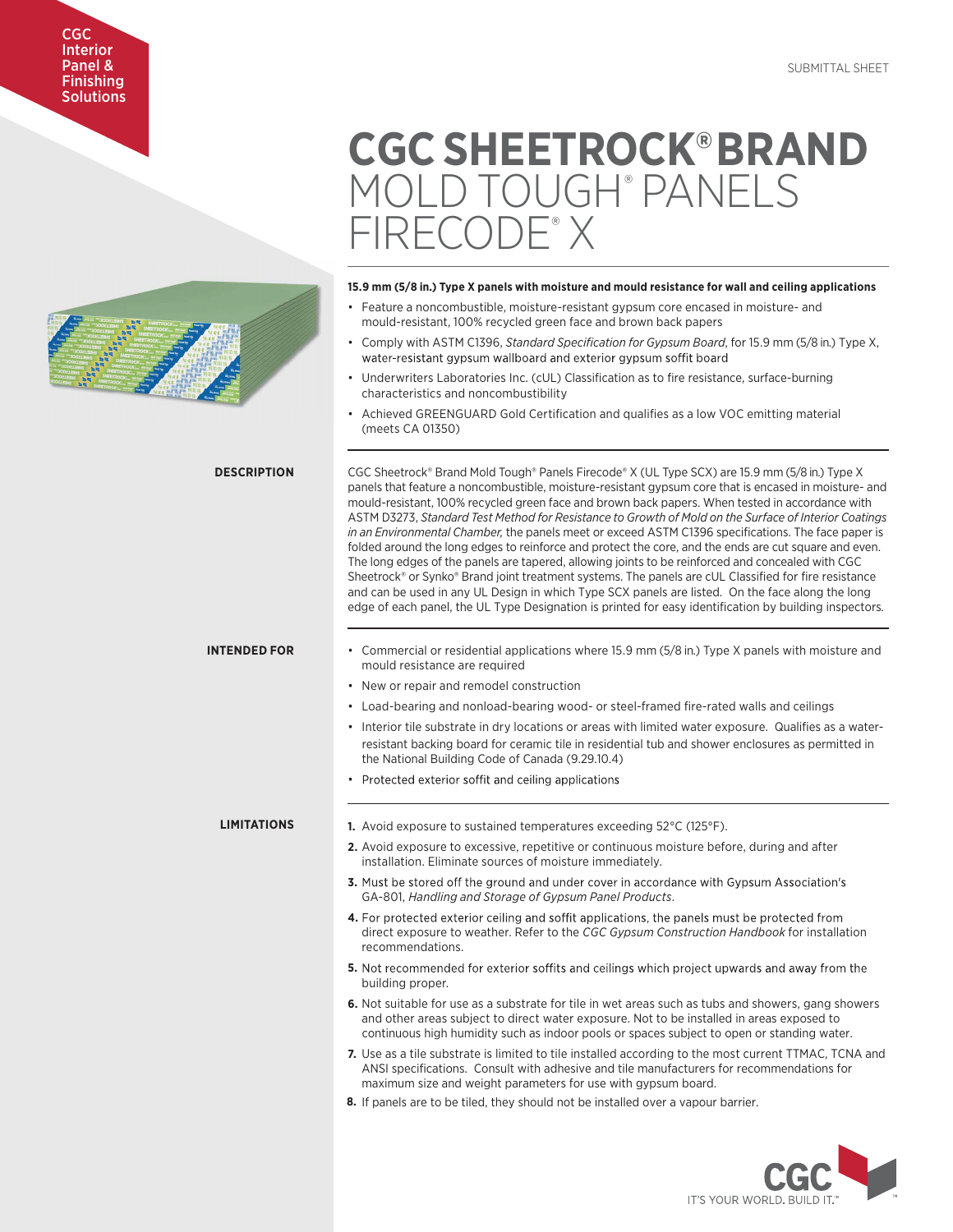# **INTERIOR INSTALLATION, FINISHING AND DECORATING**

INSTALLATION

For maximum framing spacing in non-fire-resistance-rated applications of gypsum panel products, refer to Gypsum Association's GA-216, *Specifications for the Application and Finishing of Gypsum Panel Products* or ASTM C840, *Standard Specification for Application and Finishing of Gypsum Board*. For fire-resistance-rated applications, refer to the published UL Design or GA File Number.

## **Maximum Framing Spacing for Single-Layer Application**

| <b>Location</b>       | <b>Gypsum Panel Thickness</b> | <b>Gypsum Panel Orientation to Framing</b> | <b>Maximum Framing Spacing OC</b> |
|-----------------------|-------------------------------|--------------------------------------------|-----------------------------------|
| Ceilings <sup>1</sup> | 15.9 mm (5/8 in.)             | Parallel                                   | 406 mm (16 in.)                   |
|                       |                               | Perpendicular                              | 610 mm (24 in.)                   |
| Walls                 | 15.9 mm (5/8 in.)             | Parallel                                   | 610 mm (24 in.)                   |
|                       |                               | Perpendicular                              | 610 mm (24 in.)                   |

## **Maximum Framing Spacing for Multi-Layer Application Without Adhesive Between Layers**

| Location              | <b>Gypsum Panel Thickness</b> | <b>Gypsum Panel Orientation to Framing</b> | <b>Maximum Framing Spacing OC</b> |
|-----------------------|-------------------------------|--------------------------------------------|-----------------------------------|
| Ceilings <sup>1</sup> | 15.9 mm (5/8 in.)             | Parallel                                   | 406 mm (16 in.)                   |
|                       |                               | Perpendicular                              | 610 mm (24 in.)                   |
| Walls                 | $15.9$ mm $(5/8$ in.)         | Parallel                                   | 610 mm (24 in.)                   |
|                       |                               | Perpendicular                              | 610 mm (24 in.)                   |

**Note:**

1. On ceilings to receive water-based texture material, 15.9 mm (5/8 in.) gypsum board shall be applied either parallel to framing spaced at 406 mm (16 in.) OC or perpendicular to framing spaced maximum 610 mm (24 in.) OC. See Appendix A.3 of Gypsum Association's GA-216, *Specifications for the Application and Finishing of Gypsum Panel Products* for more information.

## FINISHING AND DECORATING

For high-quality finishing results, CGC recommends CGC Sheetrock® or Synko® Brand interior finishing products.

Painting products and systems should be used that comply with recommendations and requirements in Appendices of ASTM C840. For priming and decorating with paint, texture or wall covering, follow manufacturer's directions for materials used. Gypsum Association's GA-214, *Recommended Levels of Finish for Gypsum Board, Glass Mat and Fiber-Reinforced Gypsum Panels* should be referred to in order to determine the level of finishing needed to ensure a surface properly prepared to accept the final decoration.

All surfaces, including applied joint compound, must be thoroughly dry, dust-free and not glossy. Prime with CGC Sheetrock® Brand First Coat™ Primer. Synko® Brand Pre-Coat™ Drywall Surface Equalizer or with an undiluted, interior latex flat paint with high-solids content. Allow to dry before decorating.

To improve fastener concealment where gypsum panel walls and ceilings will be subjected to critical artificial or natural side lighting, or will be decorated with a gloss paint (eggshell, semigloss or gloss), the gypsum panel should be skim coated with joint compound. This equalizes suction and texture differences between the drywall face paper and the finished joint compound before painting. When a Level 5 finish is required, use CGC Sheetrock® Brand Tuff-Hide™ Primer-Surfacer. See *CGC Sheetrock® Brand Tuff-Hide™ Primer-Surfacer Submittal Sheet* (JC0156) for limitations and application instructions.

For more information, refer to CGC literature, *Finishing & Decorating Gypsum Panels White Paper* (J2010).